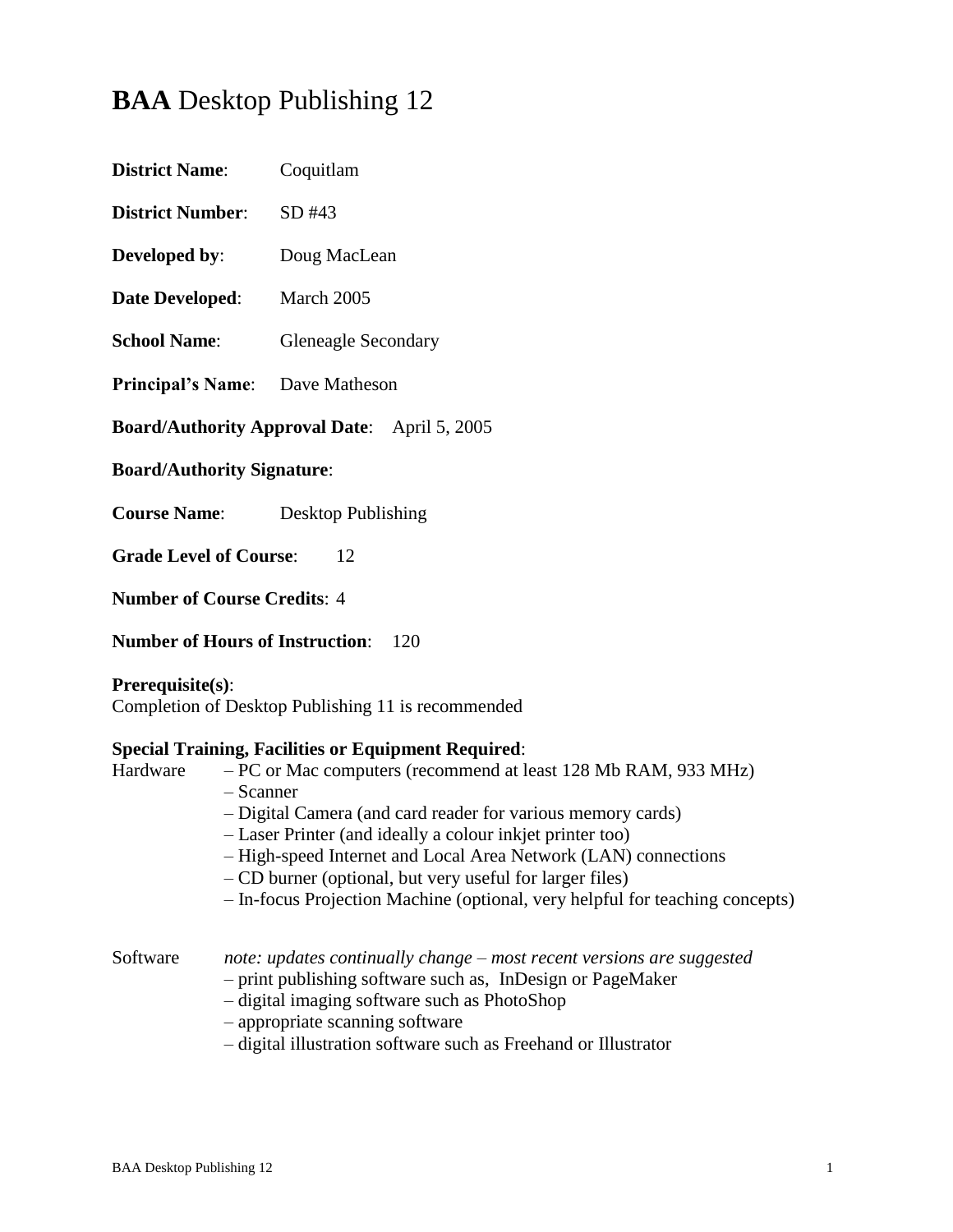#### **Miscellaneous:**

Schools may consider the purchase of text based resources that would be include a text specific to the selected software and another that would provide general accepted principles of desktop publishing theory and practises.

#### **Course Synopsis**:

This course builds on the skills gained in Desktop Publishing 11 and provides students with a stronger focus on the unifying and publishing of projects. Students will explore various forms of print publishing and learn how to effectively design for each type. Course components include layout, design, photography, graphics, printing and colour management.

#### **Rationale**:

.

Many students want to start their own business or begin working in small business where marketing, newsletters, advertising and other print media are often done "in house". These students will have design and computer skills that will enable them to contribute substantially to the success of their/that business venture or employment. It will assist them to have the visual skills to ably discern quality and exciting attention grabbing advertising. This advanced course will take students through the whole production process – from thumbnail sketches to initial computer input to data manipulation to self-reflection/evaluation to modification to final output – the students will see and do the whole spectrum of desktop publishing

| <b>Unit/Topic</b>  | <b>Title</b>                                    | <b>Time</b> |
|--------------------|-------------------------------------------------|-------------|
| Unit 1             | <b>Technology and Operating Systems</b>         | 5 hours     |
| Unit 2             | Text and Graphics in digital publication design | 25 hours    |
| Unit 3             | Digital Photo Editing                           | 25 hours    |
| Unit 4             | Digital illustration                            | 15 hours    |
| Unit 5             | Advanced Layout and Design                      | 50 hours    |
| <b>Total Hours</b> |                                                 | 120         |

# **Organizational Structure**: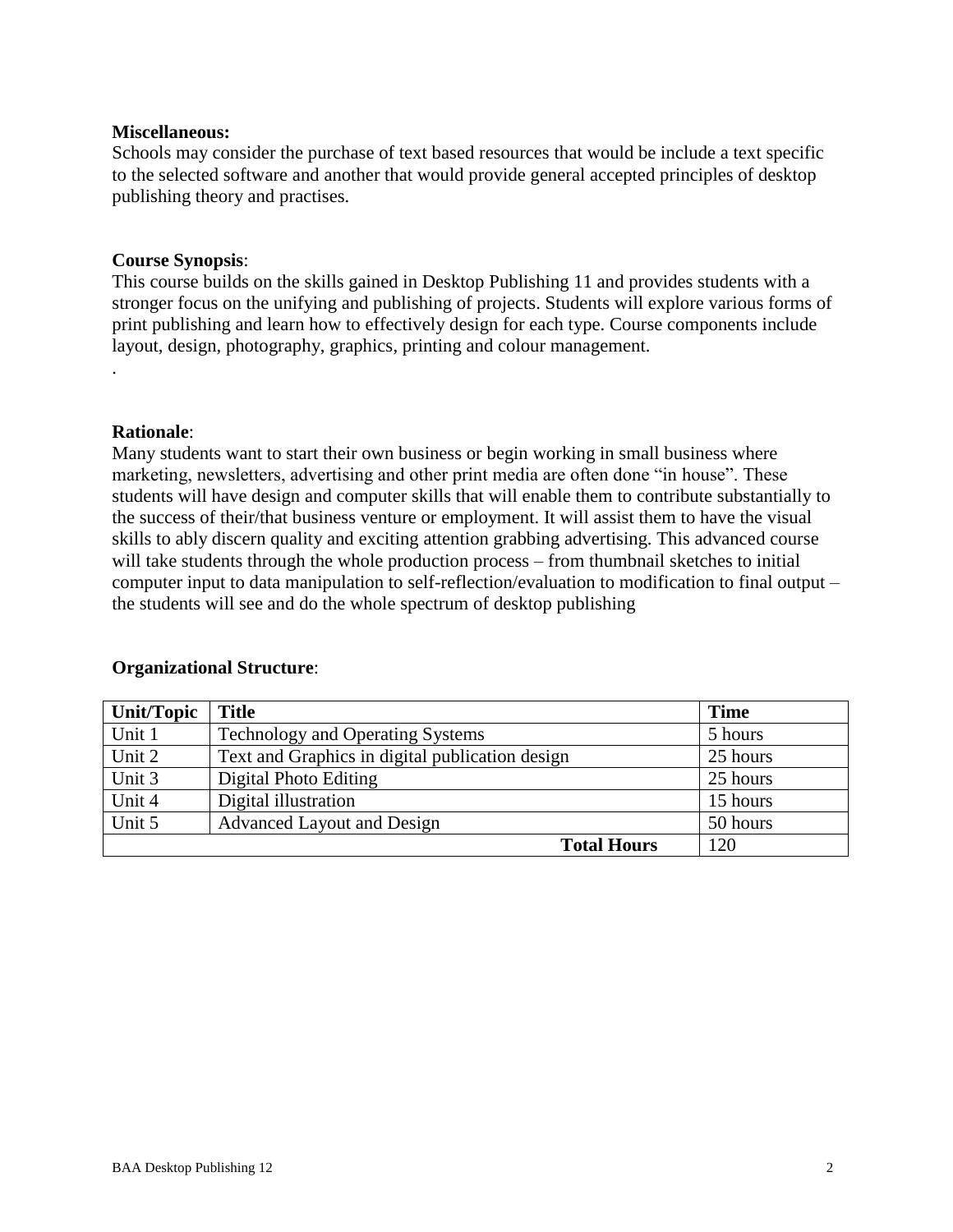# **Unit Descriptions:**

# **Unit 1: Technology and Operating Systems Time: 5 hours**

Students will become familiar with computer system's hardware, the school's intranet and LAN backbone, operating systems, and computer lab expectations/operation. They will practice using the equipment and doing basic operations like copying files, analysing file types, logging on/off, retrieving files and dropping off files into appropriate folders.

# **Curriculum Organizer: Understanding the Technological Environment**

*It is expected that the student will:*

- differentiate between the concepts of a stand-alone workstation and printer-spooling, disk-sharing, and file-sharing computer systems
- practise handling Internet information in an ethical way
- demonstrate an awareness of the impact of electronic resources on education, careers, and recreation
- evaluate the impact of information technology tools on the workplace, on individuals, and on society
- compare the use of information technology in different job settings within the publishing community
- demonstrate an understanding of the work flow in the publishing environment

#### **Curriculum Organizer: Application of Technology within a digital publishing environment** *It is expected that the student will:*

- demonstrate an ability to define the needs of users on a network
- demonstrate the ability to formulate questions and to use a variety of sources and tools to access, capture, and store information
- demonstrate competence in using basic information technology tools
- demonstrate competence in the use of appropriate technologies such as digital cameras and scanners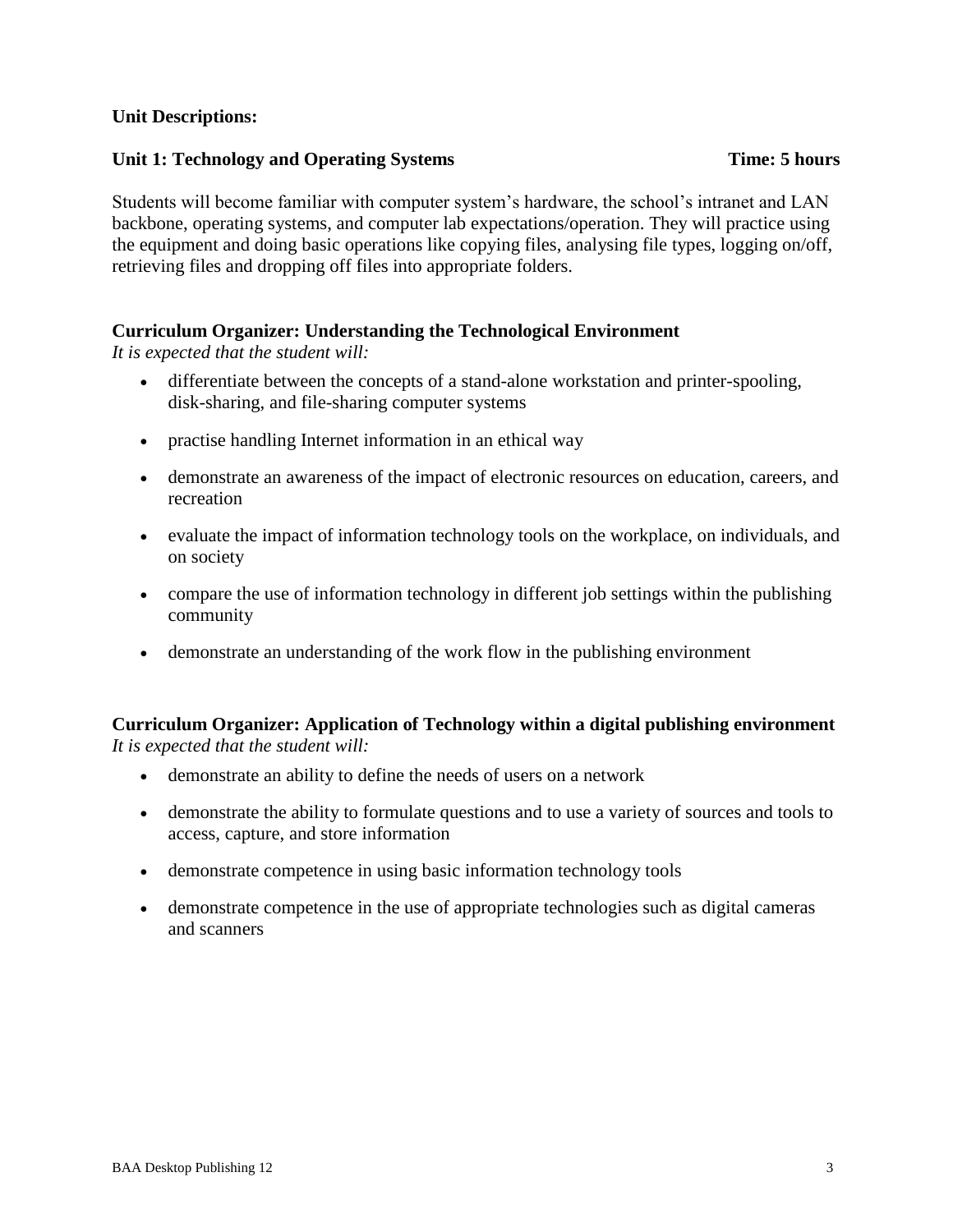# **Unit 2: Text and Graphics in digital publication design Time: 25 hours**

Students will build upon the basics taught in Desktop Publishing 11 and then demonstrate proficiency through more advanced lessons, class work and assignments in a digital publication design platform..

# **Curriculum Organizer: Development of The Creative Edge**

*It is expected that the student will:*

- understand and apply characteristics of basic design principles
- develop awareness of two dimensional design
- develop skills in design/publication for print media
- develop awareness of design in society
- demonstrate an understanding of the design process that would include examining, designing, critiquing and responding
- describe a variety of digital-imaging tools and formats used by industry professionals
- use peripheral devices to capture source material for 2D media documents
- use various software tools to optimize digital content for display size, file size, quality, and ease of distribution
- demonstrate an understanding of the different platforms for the creation of digital publications

# **Curriculum Organizer: Application of Technology - Creative Problem Solving**

- use peripheral devices to capture source material for 2D media documents
- create documents that demonstrate use of a variety of methods of photo retouching and manipulation
- describe publishing and production techniques necessary to ensure a quality product (e.g., page layout, colour separation, and spot colour)
- identify the steps (workflow) in 2D publishing and the associated skills needed at each step
- construct a complex document using a variety of page layout and graphic design concepts and tools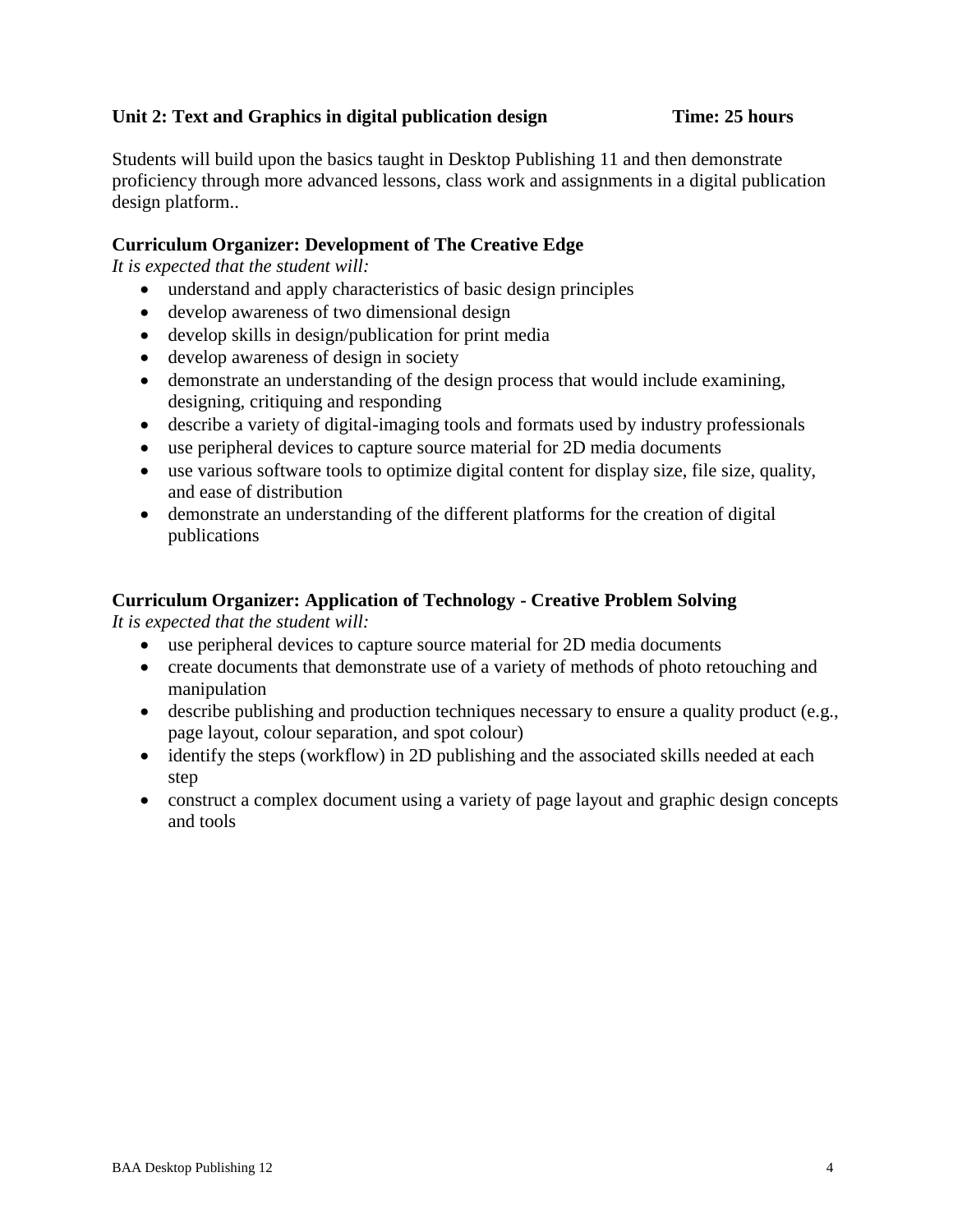# **Unit 3: Photo Editing Time: 25 hours**

Students will review the basics taught in Desktop Publishing 11 and then proceed with more advanced lessons, class work and assignments in photographic image editing software.

# **Curriculum Organizer: Development of The Creative Edge**

*It is expected that the student will:*

- demonstrate the software advantage vs hand manipulation
- demonstrate an understanding of colour vs black and white in the creation of the photographic image in publications
- demonstrate an understanding of the differences between paint and vector style of software – appropriate tools for appropriate use
- review the legal aspects of manipulated images
- select the file formats and size appropriate for digital images
- review the ethical issues relevant to misrepresenting the work of others by digital manipulation

# **Curriculum Organizer: Application of Technology - Creative Problem Solving**

- use the tools available to set basic colour and graphic design characteristics of a file or document to aid viewing and clarify meaning
- use various software tools to optimize digital content for display size, file size, quality, and ease of distribution
- select graphic file formats appropriate for use in print.
- compose documents using advanced layering, masking, channels, and paths
- manipulate images using digital technologies
- demonstrate a clear understanding of the digital design process
- demonstrate an understanding of the use of appropiate images for publication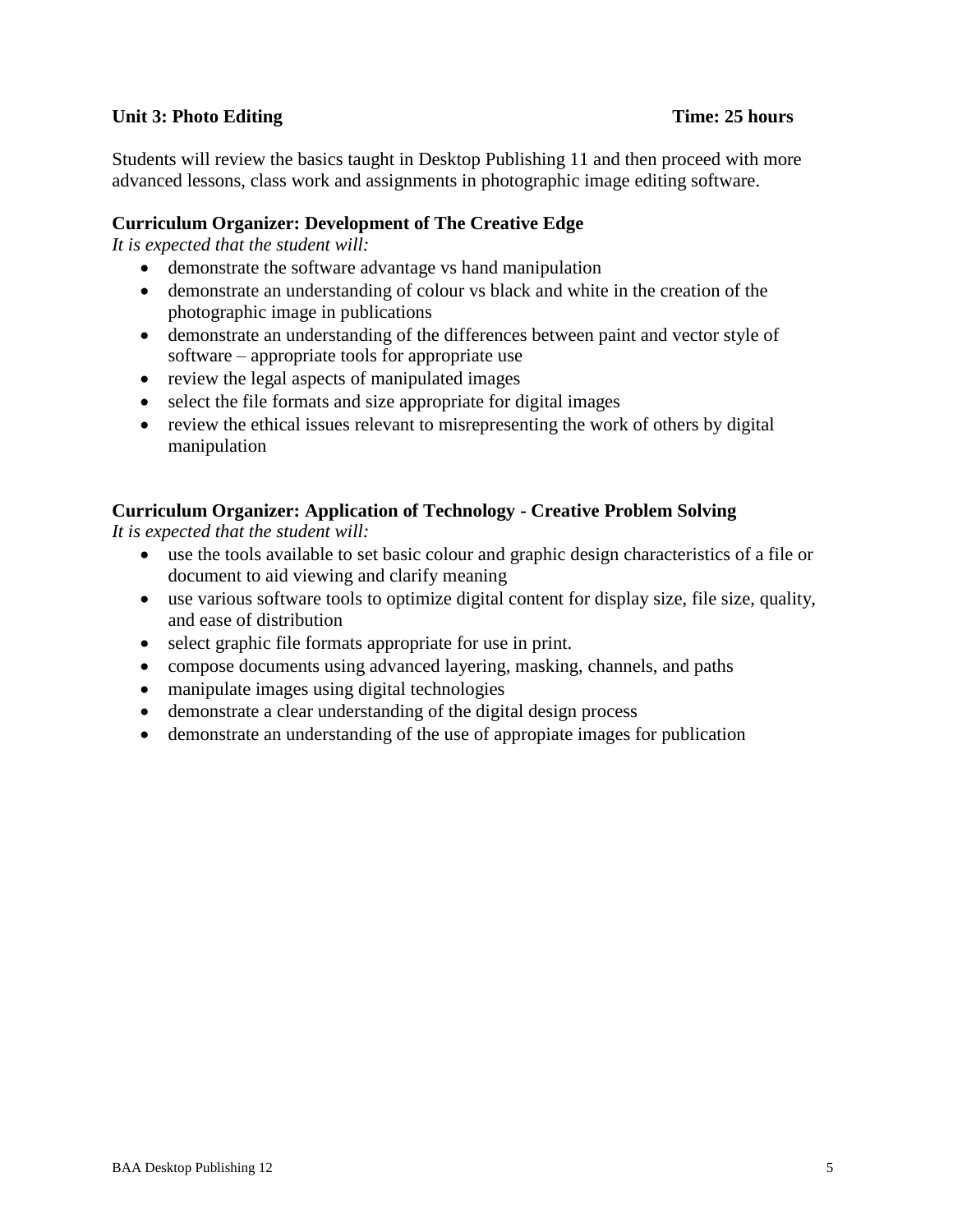# **Unit 4: Digital illustration Time: 15 hours**

Although it will be used less than the other programs, students will review the basics taught in Desktop Publishing 11 and then proceed with more advanced lessons, class work and assignments in vector drawing software.

# **Curriculum Organizer: Development of The Creative Edge**

*It is expected that the student will:*

- review the history of illustration in publications
- understand the different styles of illustration
- apply appropriate illustrations for publication
- understand the various types of illustrations suitable for publication
- understand file formats vs size vs use
- understand the legal aspects of ownership image manipulation
- consider the ethical issues relevant to misrepresenting the work of others by digital manipulation

# **Curriculum Organizer: Application of Technology - Creative Problem Solving**

- demonstrate an understanding of the principles of design balance, contrast, unity, rhythm, proportion
- demonstrate the use of tools available to set basic colour and graphic design characteristics of a file or document to aid viewing and clarify meaning
- demonstrate the use of various software tools to optimize digital content for display size, file size, quality, and ease of distribution
- compose documents using advanced layering, masking, channels, and paths
- manipulate images using digital technologies
- select graphic file formats appropriate for use in print.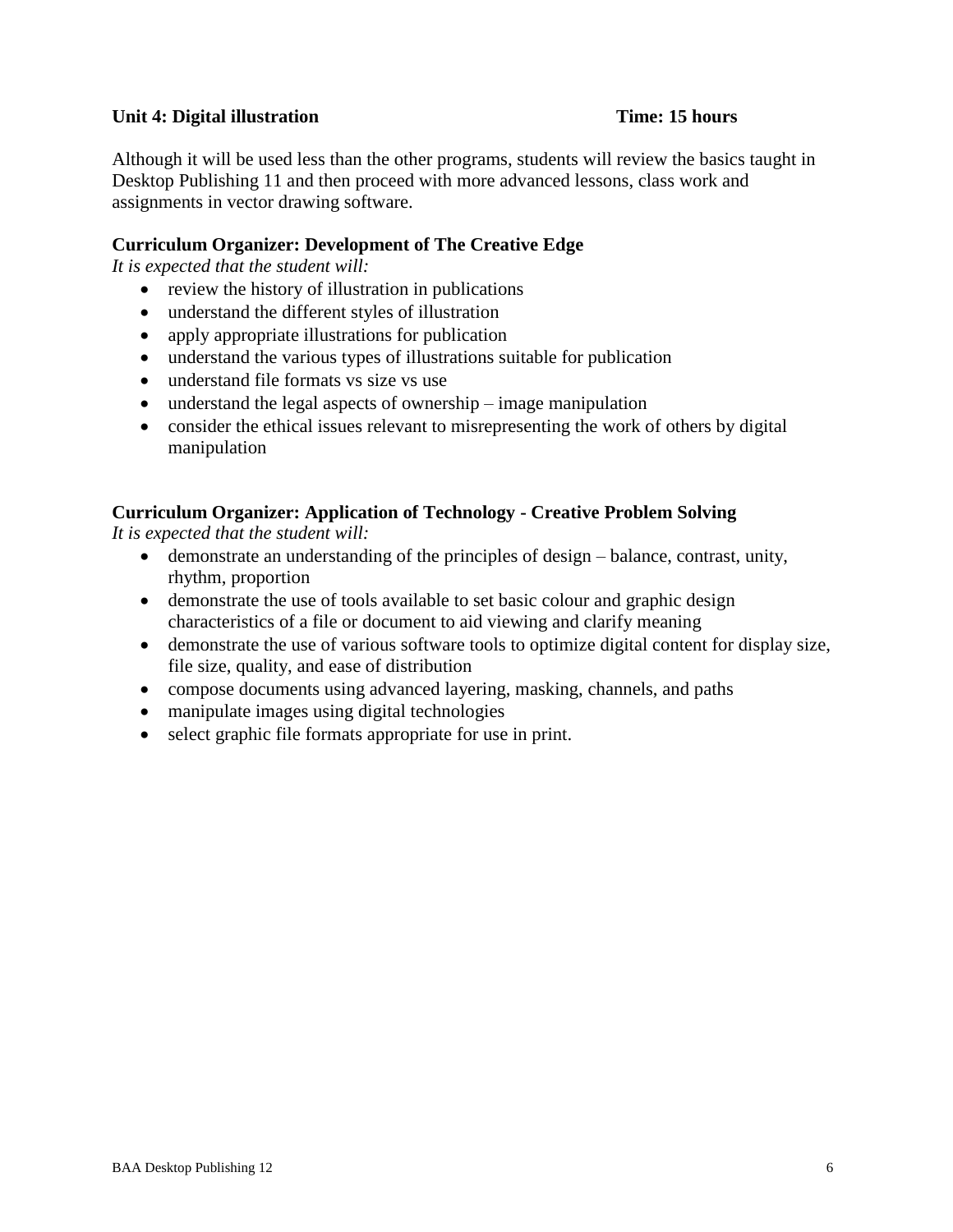# Unit 5: Advanced Layout and Design **Time: 50 hours**

Students will integrate their skills in the three learned software packages to produce an even more professional business document.

# **Curriculum Organizer: The Creative Edge – Marketing aspects**

*It is expected that the student will:*

- demonstrate an understanding of the "quality versus compromise" dilemma as it exists in the business and advertising
- demonstrate an understanding that the "target market versus price strategy" will determine what quality is appropriate.

# **Curriculum Organizer: Application of Technology - Directed Assignment**

- understand how ideas and material taken from other sources impact the design process
- create a plan for the development of print or web documents for publication
- describe the importance of design elements in the creation and development of print and web page templates
- research and assess various methods of delivering content on the Web, using both clientside and server-side technology
- collaborate with others to create unique web solutions for print publications
- describe and use a variety of tools available to create advanced web content, including layering, masking, and animation
- identify technical and non-technical skills of developers in the publishing industry
- apply design strategies to solve a design problem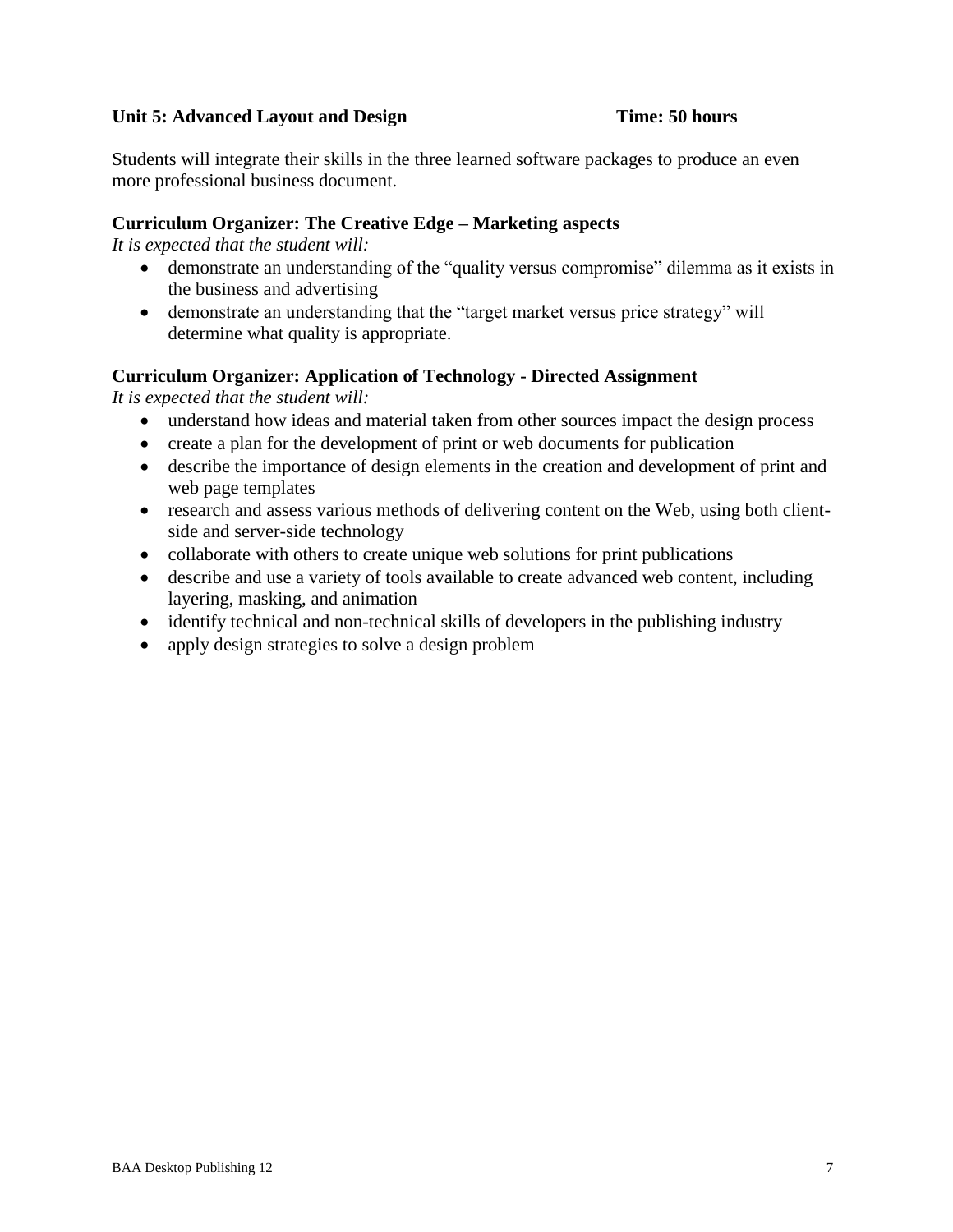# **Instructional Component: Units and Exercises:**

Similar to Desktop Publishing 11, Desktop Publishing 12 will be based on a progressive development process; students learn basic skills in lessons with focused instruction (step-by-step teacher instruction), and then work on a class work exercise to further refine their skills (student works primarily on their own with some teacher instruction). Students are then given assignments with very limited teacher involvement, followed by a test to assess the developed skills.

During the semester/year, students may be asked to work in teams on a group project(s). These groups may be within our own class or with other subject areas/teachers (English, Music, Career Resource Room…).

# **Instructional Component:**

This course differs from many traditional classroom-based courses, as it will be project oriented. The hands-on approach will result in the production of a number of business-simulated publications, as well as the possibility of publishing actual school communication projects (potential examples: newspaper, small school brochures, parent newsletter, music CD covers).

Methods of instructing will include: direct instruction (very effective and well documented instructional tutorials online, example: adobe.com), indirect instruction, interactive instruction, independent instruction, modelling, practical creativity, brainstorming, group work, analysis of commercial desktop publishing, and analysis of own/classmates' desktop publishing.

Instruction is broken into 4 components: lessons, class work, assignments and tests.

"Lessons" will be in taught in a very step-by-step manner. The lessons are meant to provide a very strong and solid foundation for developing new ideas and techniques.

"Class work" is a time for students to try the ideas and techniques learned in the lessons on their own. Teacher guidance is provided, but students are encouraged to work on applying the previously learned skills on their own initiative.

"Assignments" are projects that demand the student to apply skills learned in lessons and class work on an original piece of work. The teacher plays a minor (technical) role in assisting and directing the student through the project. Students do confer with the teacher for developing ideas and strategies, but the onus is on the student to work independently, becoming more selfreliant in the production process.

"Tests" are used for ensuring that the student has met the intended learning outcomes. Most tests are hands-on (practical) exams that are completed with the aid of the computer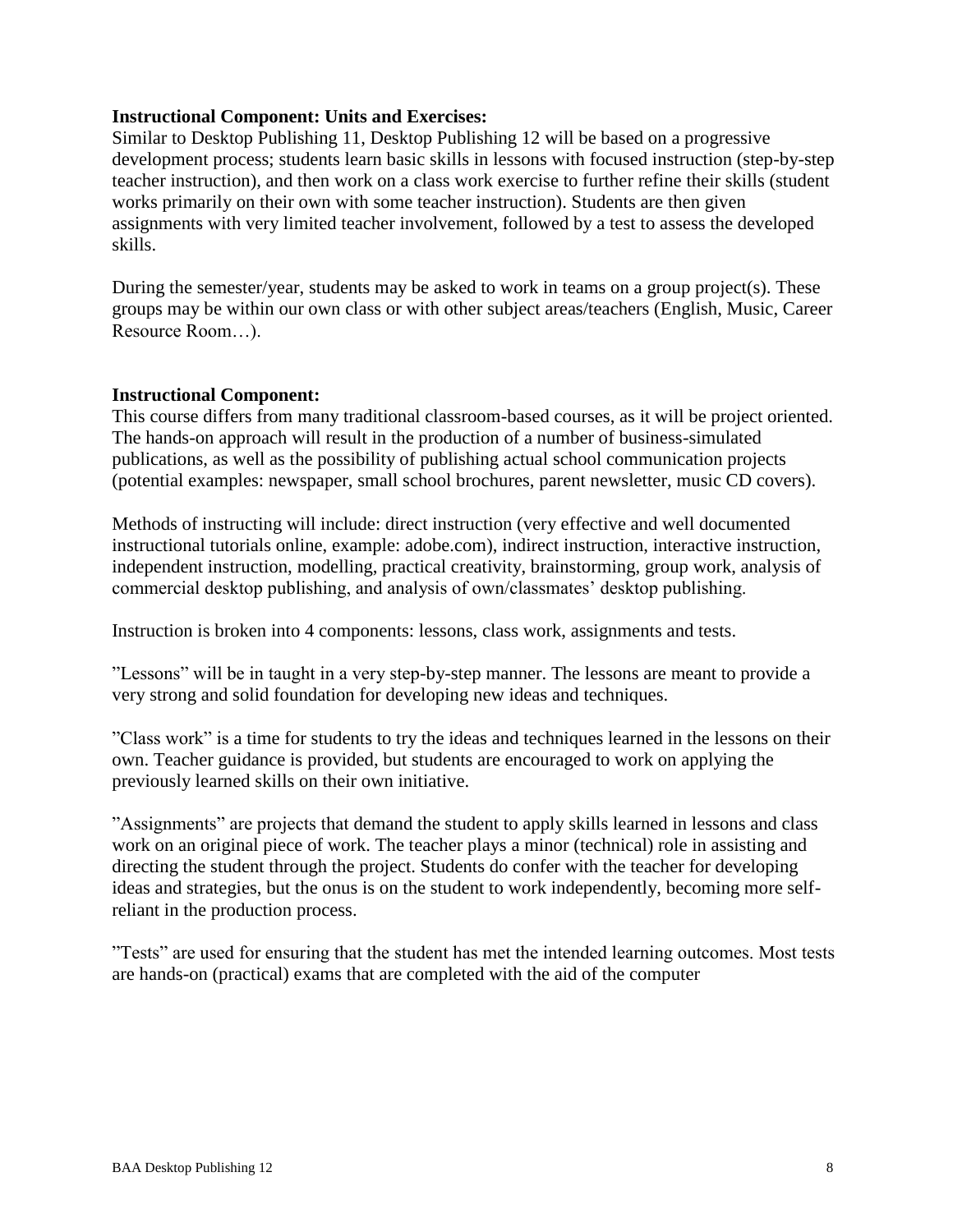# **Assessment Component:**

Effective formative assessment via:

- o Clearly articulated and understood learning intentions and success criteria
- o Questions posed by students, peers and teachers to move learning forward Discussions and dialogue
- o Feedback that is timely, clear and involves a plan
- o Students are resources for themselves and others peer and self-assessment
- o Student ownership

Formative assessment used to adapt learning experiences and inquiry plans on an on-going basis to meet specific learning goals.

Development, awareness and action, based upon metacognition intended to lead to learner independence and self-coaching.

Summative Assessment:

Summative assessments will be determined as students demonstrate proficiency/mastery toward particular learning outcomes. Summative assessments and final grades will reflect the following:

- Students will work collaboratively with the teacher to determine summative achievement on assignments and letter grades based upon dialogue, and evidence of learning
- Behaviour and work habits will NOT be included when determining letter grades
- Marks will not be deducted for late work
- Extra credit and bonus marks will not be awarded
- Plagiarizing will not result in reduced marks/grades –the student will be required to demonstrate their learning authentically
- Attendance will not be considered toward letter grade
- Only individual learning demonstrated –no group marks will be used to determine grades
- Letter grades will reflect learning towards the learning outcomes articulated above
- Letter grades will be based upon criteria provided/agreed upon toward the learning outcomes
- Letter grades will be determined in relation to the learning outcomes not in comparison to the achievement of other students
- Poor work will not be assessed towards grades students will only be assessed on quality work
- Professional judgment and evidence will be used to determine final letter grade in consultation with the student
- Zeros will not be assigned to missed assignments all required assignments must be completed
- Formative or practice towards learning outcomes will not be included in final grade assessment
- Most recent evidence toward learning outcomes will be used to assign letter grades learning is not averaged over time